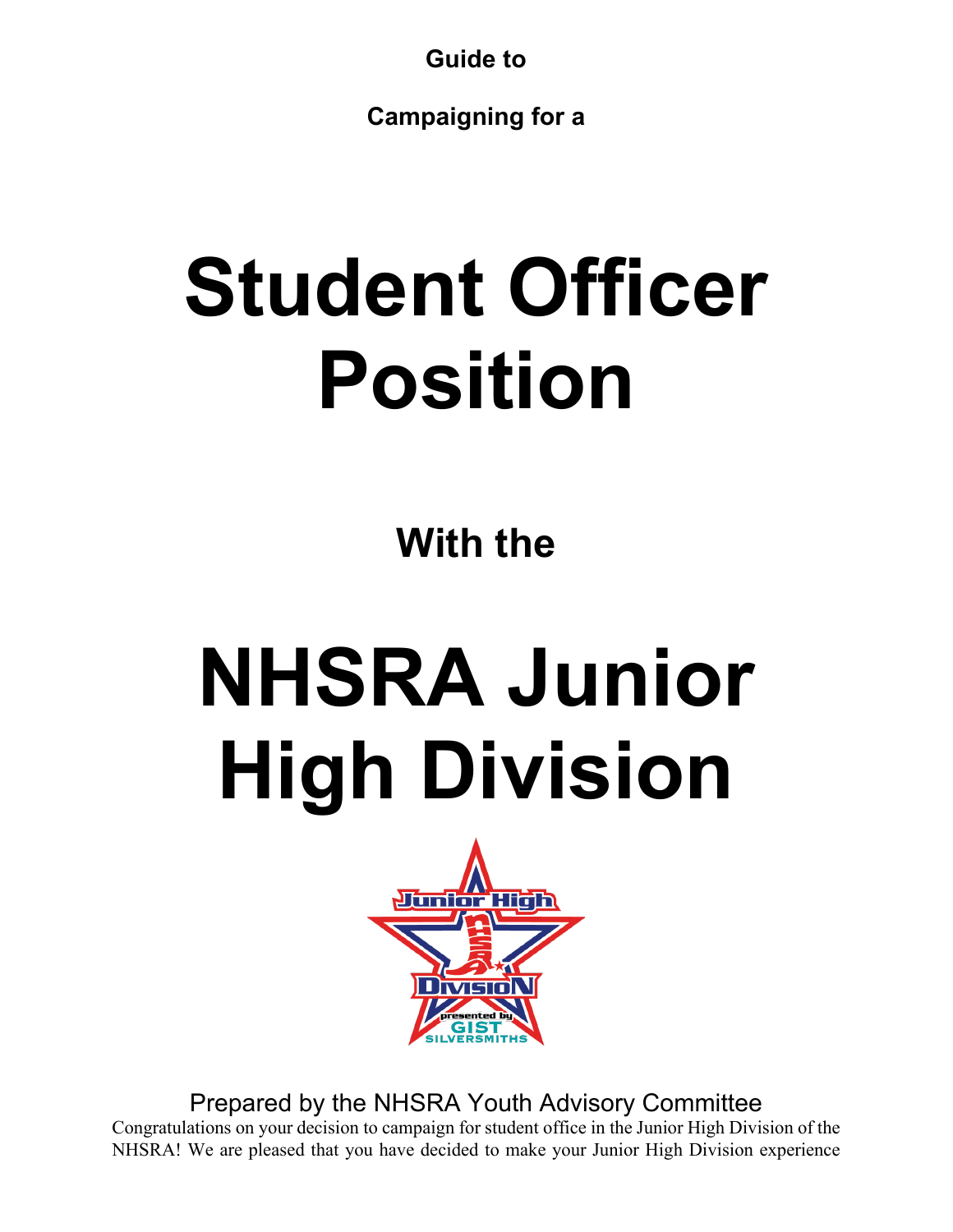more meaningful and that you want to play an active role in the rule and decision-making processes of the National High School Rodeo Association's Junior High Division.

Being an NHSRA Junior High Division Student Officer is a fun experience, but it is also a serious one. Officers represent more than 4000 members from 43 states, 5 Canadian provinces, Australia and Mexico which make up the NHSRA Junior High Division.

When deciding to campaign for national office, you should ask yourself a few questions:

- 1. Do I believe in the National High School Rodeo Association Junior High Division and its goal to improve and promote Junior High School Rodeo among young people?
- 2. Do I believe in the purposes and aims of the Junior High Division, as outlined in the National High School Rodeo Association Constitution and By-Laws?
- 3. Will I be able to commit the time and effort to serve as an officer and travel to make appearances as directed by the NHSRA Junior High Division?
- 4. Am I knowledgeable about the Junior High Division and the rules of the Association?
- 5. Am I willing to support, promote and represent the sponsors of the National High School Rodeo Association?

In order to campaign for a Junior High Division Student Office:

- 1. You must have at least one full year of eligibility left in the Junior High Division.
- 2. NHSRA Student Officers can hold office for more than one year as long as they are eligible.
- 3. Be a member in good standing from the state or provincial Junior High Division Association in which you reside and/or attend school.
- 4. You must be a competing member. You DO NOT have to compete are your state finals to run for office. You DO NOT have to be a contestant of the NJHFR in order to campaign.
- 5. You must notify the current NHSRA Junior High Division National Secretary of your intention to seek office before the conclusion of the first Student Delegate meeting prior to the first performance of the National Junior High Finals Rodeo by submitting the attached form.

Your intentions of running for national office should be to improve and help the NHSRA-JH Division to the best of your ability. You will have the opportunity to meet new people and will be involved in public activities. This will require time away from home/school and can be a huge sacrifice. The student officers will spend approximately one month worth of time representing NHSRA-JH Division and are expected to uphold the grade requirements of membership.

The offices available are: President, Vice President and Secretary. At all board of National Directors meetings; the Student Officers shall have one vote. The Student Officers also serve on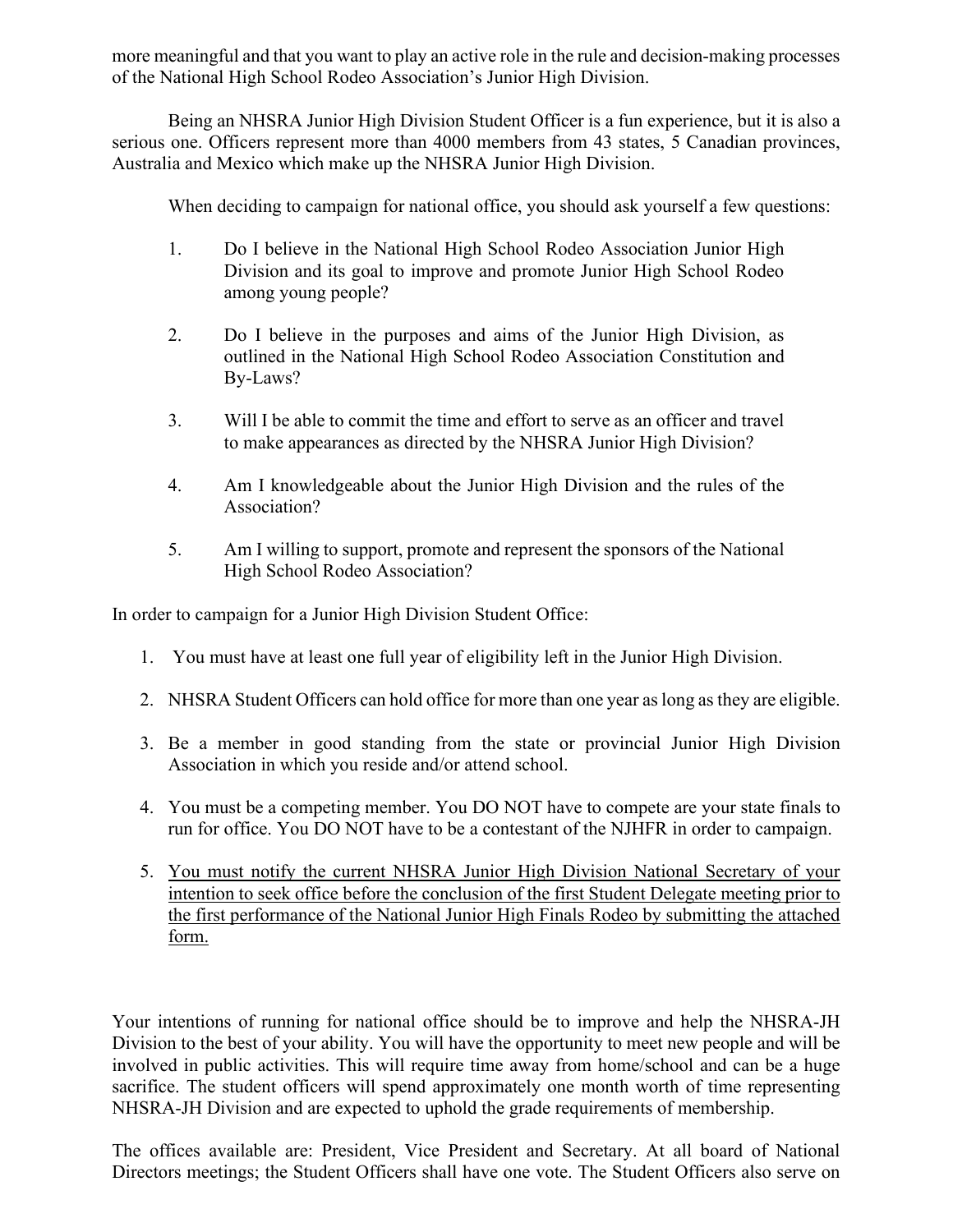the Contestant Entertainment Committee, Youth Advisory Committee, Membership Development Committee as well as other committees as appointed by the Adult President.

The Student President will preside over the Student Delegate Meetings at the National Junior High Finals Rodeo. The Vice President will serve in the capacity of president, in the absence of the president. The Secretary will be responsible for taking minutes at the Delegate Meetings as well as any other meetings for the Junior High Division.

The student officers will be asked to attend the mid-winter board of directors meeting held in January. The student officers may also take other trips and make appearances as the adult officers direct. There may be times when the student officers will travel by themselves to the event where they will meet up with a NHSRA chaperone, however if a parent(s) decide to accompany the officer, it will be at their own expense. The newly elected student officers will take over their duties at the close of the NJHFR in which they are elected. They shall continue in office through the following NJHFR.

The student officers are to represent the student membership. Information they receive from their constituents regarding changes of the National High School Rodeo Association Junior High Division and National Junior High Finals Rodeo should be passed on to the National Board of Directors.

### **Your arrival at the NJHFR**

If you are a contestant at the NJHFR, you should proceed through contestant check-in. After you take care of your contestant responsibilities, you must check in with the Rodeo Office if you intend to run for an office. Turn in or make sure your Campaign Filing form has been received.

If you are not a contestant at the NJHFR but will be attending as an officer candidate, you must still adhere to the final check-in deadline as well as other rules for contestants. *If you are not a National Finals Contestant, you must be checked in by 7 A.M., Sunday, June 19th, 2022, with the Rodeo Office.* You will be issued a non-contestant back number that will allow you accessibility to campaigning areas.

### **Campaigning**

If you have made your decision to run for office early in the year, you have the opportunity to have your picture and a short biographical profile published in the **NHSRA Times** magazine, the official NHSRA publication which is mailed to all NHSRA members. Any photograph of the candidate that is submitted for publication in the **NHSRA Times**, must have the candidate in full western attire. Articles will only be published in the **NHSRA Times** once. The deadline for submitting to the **NHSRA Times** is the  $5^{\bar{th}}$  of the month for the following month's issue.

Early candidates may have contact with each of the state's delegates and National Director. You can send out letters, brochures, and other campaign literature. A letter of recommendation from your National Director is a valuable tool for campaigning. Include your ideas for junior high rodeo and why you want to serve as an officer. The national office can supply you with the addresses of the student delegates and national directors.

After checking in with the Rodeo Office, you will receive instructions about the designated campaign areas. Each candidate will be given a table to display their campaign message and distribute promotional items. Space is limited so the displays should be kept small.

When campaigning, remember: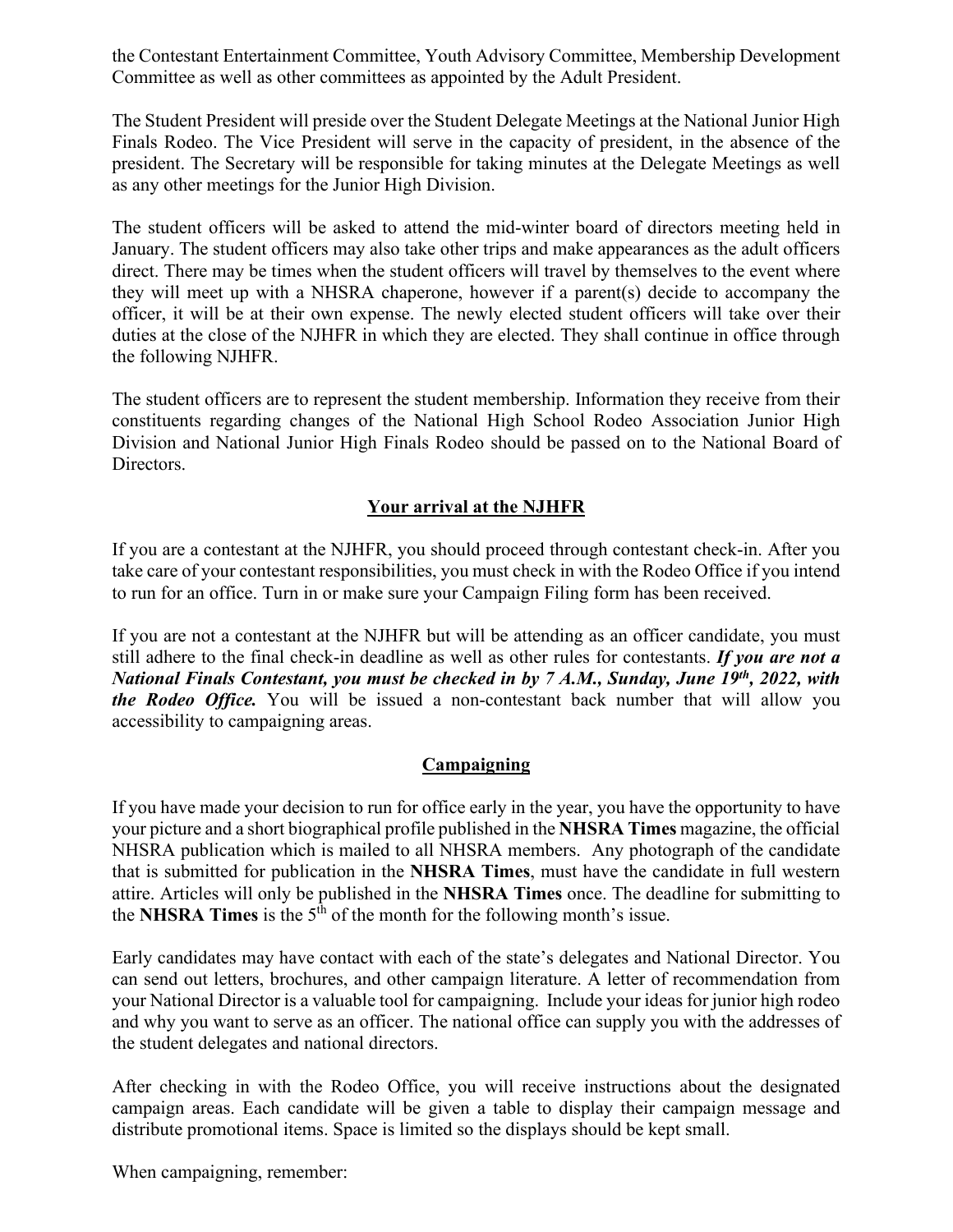- CAMPAIGN GIVEAWAYS ARE RESTRICTED TO THE DISPLAY AREAS ONLY!
- No campaigning will be allowed in the arenas or work areas.
- No campaign propaganda or campaign gifts can be distributed at the student delegate meetings.
- No campaign gifts are to be given to the voting delegates.
- Posters are to be hung in designated areas- see attached rules.
- This facility does not allow stickers or glue-on items.
- Flyers or notices cannot be placed on the windshield of vehicles.
- Stickers placed on contestant's back numbers cannot cover any part of the contestant number and must not be larger than 2 1/2" in diameter/length/width.
- Talk to the student delegates, they can be identified by a sticker on their back number. They cast the votes!
- Please avoid materials which could be used as noisemakers or could be used to deface property.

Most past NHSRA-JH Student Officers will tell you that the *quality* of your campaign is what is important, and not the quantity of give-a-ways. Try to keep in mind that your personal contact with the student delegates, contestants and membership is much more important than what material offerings you might have. Last, but not least, be considerate and respectful of the host facilities property and their rules and remember to remove all campaign materials once the elections are over.

### **Meetings at Nationals**

Your first Student Delegate meeting with the current Student Officers and delegates will be on **Sunday, June 19th, 2022, at 9:30am** (right after check-in closes) in the **Georgia Grown Building in Perry.** At this meeting, all the states within the NHSRA Junior High Division will have four student delegates in attendance along with the current NHSRA Junior High Division Student Officers. During this meeting, the youth campaigning for office will be asked to introduce themselves briefly (no speeches, no props or videos and a limit of 2 minutes during introductions). This is a good opportunity for you to set yourself apart from the group and express the talents you want to bring to the NHSRA-JH Division. The election of student event directors will also take place at this meeting.

#### **Student officer candidates will be introduced at the Mandatory Contestants Meeting at 11am, Sunday, June 19th, 2022, in the Reaves (Timed Event) arena. This is the second meeting you need to attend.**

The third meeting you will need to attend, as a candidate, will be held on **Friday, June 24th at 1:00pm in the Georgia Grown Building in Perry.** This will be for all student delegates, student officer candidates, and current junior high school student officers. During this meeting, the youth campaigning for office will be asked to give a campaign speech relating their goals and reasons for seeking office. Speeches are to be done without props or videos, and last for approximately two-minutes. The election of the 2022-2023 NHSRA Junior High Student Officers will take place at this time. The results of the election will be announced immediately following the tally of the votes.

The by-laws outlining the procedure for electing student officers, the student delegates and policies for student officers are outlined in Article V of the NHSRA Constitution and By-Laws. Please refer to a current NHSRA rulebook for those procedures.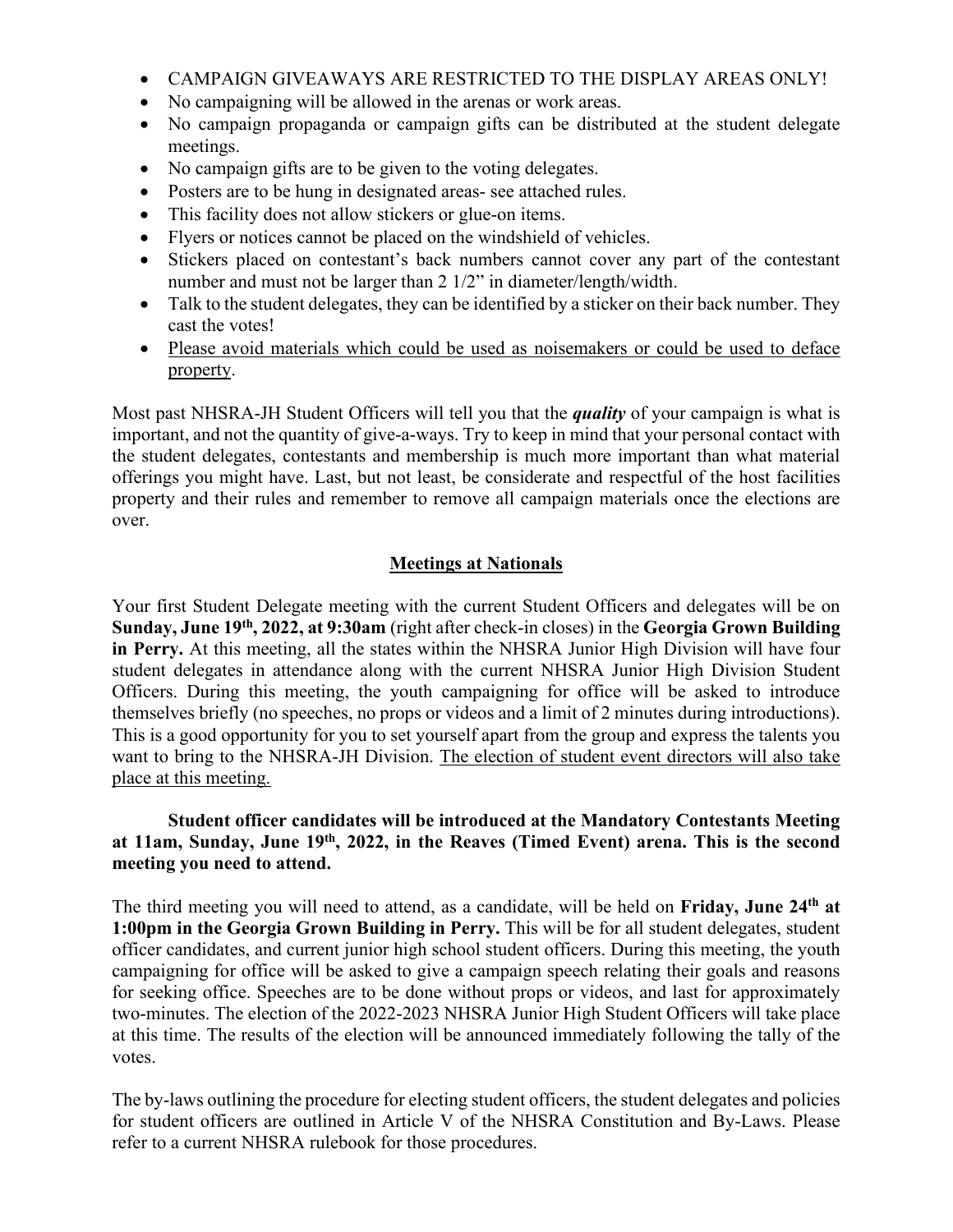**Newly elected student officers and their parents must meet with a representative from the NHSRA Junior High Division youth advisory committee and the NHSRA Executive Director immediately following their election on Friday, June 24th, 2022. At this time, some paperwork will need to be filled out and policies and procedures will be presented to the new officers, so they know what is expected of them over the next year. You and your parents will be required to sign an agreement outlining behavior policies and conduct expectations as well as possible disciplinary actions if any rules, policies, and procedures are violated. A copy of this agreement is included so that you and your parents/guardians have time to review it prior to being elected. You will be required to sign a confidentiality non-disclosure agreement. All candidates need to understand that the integrity of the NHSRA rests with the National Student Officers.** 

**The newly elected officers will be introduced in the Grand Entry of the Performance on Friday evening, June 24th.** 

As a NHSRA Junior High Division Student Officer your opportunities can be endless. Familiarize yourself with the Constitution and "Mission Statement" of the National High School Rodeo Association. Know that you can be part of the solution and make this the best youth organization in the world.

**If you have any questions, please feel free to contact the current NHSRA Junior High Division Officers; Bracen Dowdy - President, Blaine Gray - Vice President or Carly Gukenberger - Secretary. You can also contact Youth Advisory Co-Chairpersons: Gaye Walker, Mississippi or Ronnie Haslerig, Georgia. Their contact information can be found in the NHSRA Times or the current NHSRA Rulebook.**

# COMMIT TO BEING A STUDENT OFFICER

NHSRA is excited about your decision to run for a national office and congratulate you for your commitment. We feel we need to let you know some of your responsibilities and requirements prior to taking this step.

 $\triangleright$  TRAVEL: Successful candidates will be expected to be in attendance on the following trips. Travel arrangements will be made by and paid for by NHSRA for Student Officers. A parent traveling with the officer will be responsible for their own expenses. You will be met at the event by a NHSRA chaperone.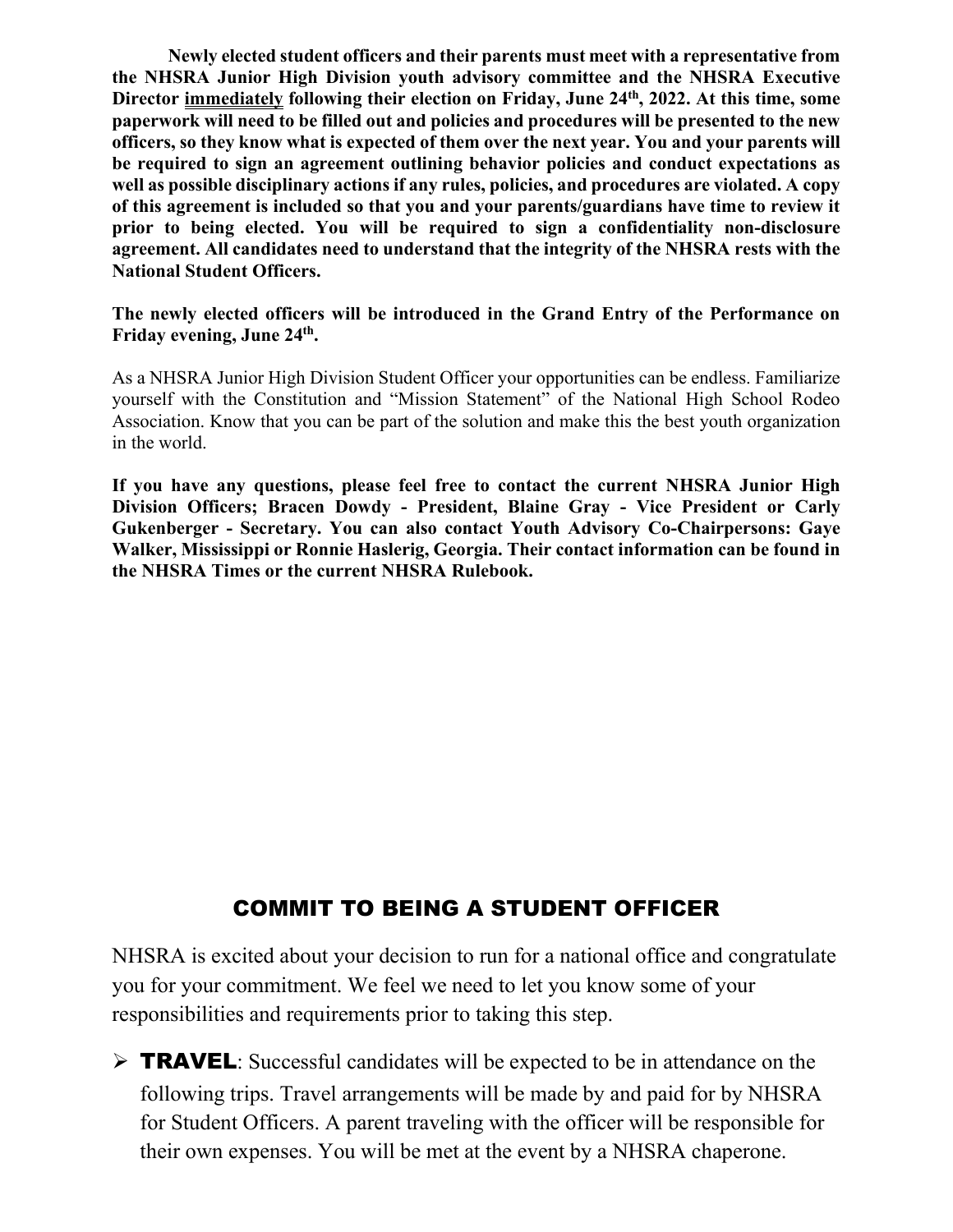# **December 1<sup>st</sup>-10<sup>th</sup>, 2022** –**NFR Cowboy Christmas –Las Vegas, NV** (Dec 1<sup>st</sup> – 10<sup>th</sup> - sell Ram/Weatherby raffle tickets in sponsor shared booth 9:00 am – 5:00 pm)

#### **January (a Tuesday-a Saturday), 2023**– **NHSRA Mid -Winter Meeting**–

((normally the 3rd or 4th week of January – dates and location will be determined following Annual Meeting at NHSFR) (Serve an active role in decision making on full board and selected committees)

# **June 18th - June 24th, 2023** – **NJHFR – Perry, GA**

(Duties include but are not limited to presiding over delegate meetings, presenting flags at each performance and other duties as suggested)

# SPONSOR OBLIGATIONS:

Successful candidates will be expected and required to be in NHSRA **Sponsor apparel, boots, and hat** when representing NHSRA at any event.

**Cinch Jeans & Shirts, Corral Boots, and American Hat**

# $\triangleright$  AGREEMENTS:

Successful candidate and parents or guardian will be required to sign a **Conduct and Behavior Policy Agreement**.

Successful candidate will be required to sign a

### **Confidentiality Non-Disclosure Agreement**.

# **NHSRA Junior High Candidate Campaign Filing Form**

| Address:                                          |
|---------------------------------------------------|
|                                                   |
| Telephone: ( )                                    |
| State/Province High School Rodeo Association:     |
| 2022-2023 Junior High Division Membership Number: |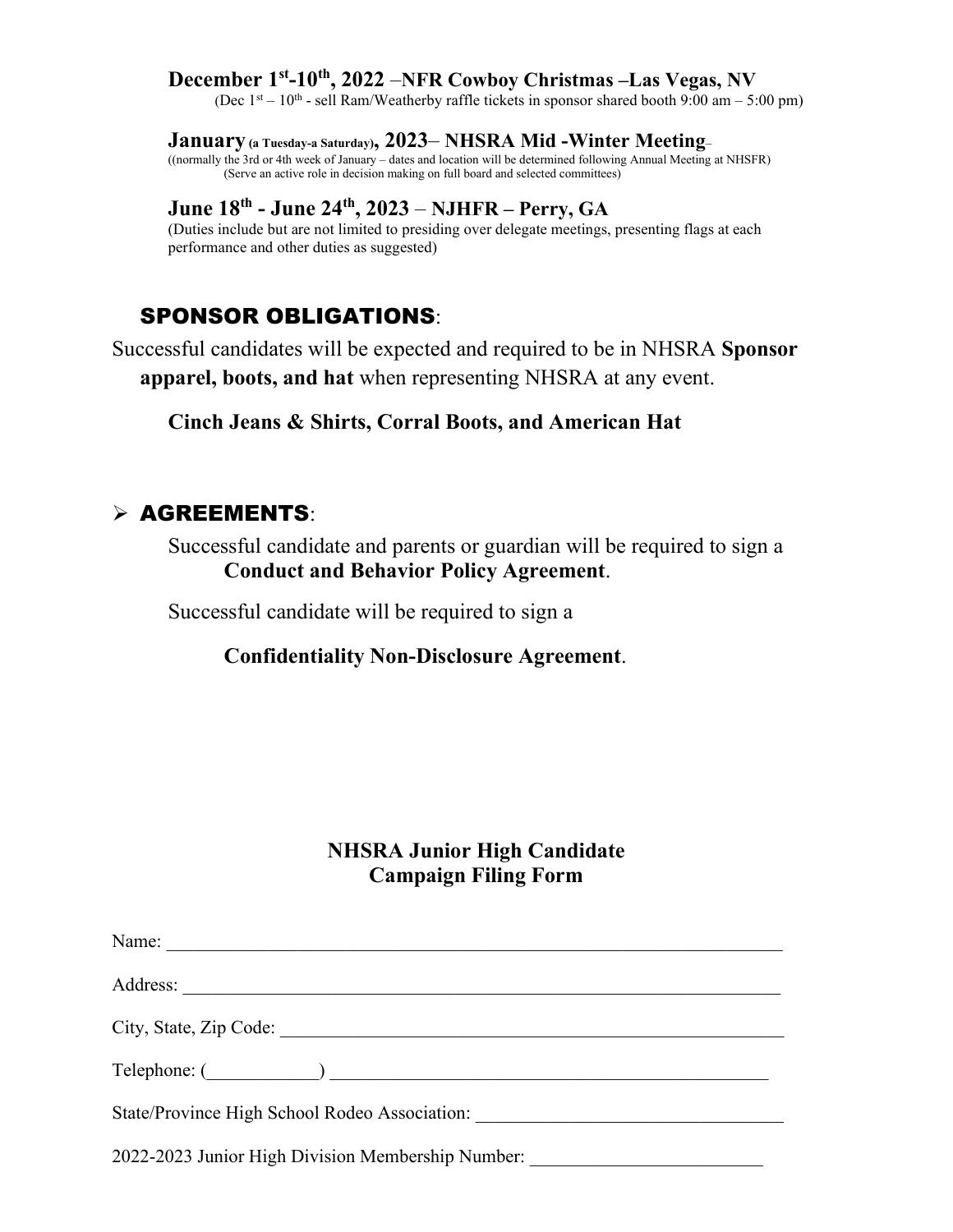# (President, Vice President, Secretary)

I herby certify that I am a member in good standing of the above-mentioned state/province junior high school rodeo association during the 2021-2022 junior high school rodeo year and that I have a minimum of one year of eligibility left in the Junior High Division and hereby am eligible to campaign for a national student officer position with the NHSRA Junior High Division. I fully understand that holding a Junior High Division National Officer position is a big responsibility and that I will be a role model for other youth and that my actions not only reflect upon myself but upon the entire membership of the National High School Rodeo Association Junior High Division, Inc. I am fully prepared to be held to a higher standard than most members and am accepting the responsibility of the office I am seeking.

Member Signature: \_\_\_\_\_\_\_\_\_\_\_\_\_\_\_\_\_\_\_\_\_\_\_\_\_\_\_\_\_\_\_\_\_\_\_\_\_\_\_\_\_\_\_\_\_\_\_\_\_\_\_\_\_\_\_\_

Date:

As the parent or guardian of the above named NHSRA Junior High Division member, I hereby give my permission for my son/daughter to seek the position of a National Student Officer and understand that the position comes with serious responsibilities.

Parent/Guardian Signature: \_\_\_\_\_\_\_\_\_\_\_\_\_\_\_\_\_\_\_\_\_\_\_\_\_\_\_\_\_\_\_\_\_\_\_\_\_\_\_\_\_\_\_\_\_\_\_\_\_

Parent/Guardian Signature:

Please return this completed form to:

**Lyn Ankeny, NHSRA National Office 12011 Tejon Street, Suite 900 Denver, CO 80234 Fax: 303-452-0912 Email: [lankeny@nhsra.org](mailto:lankeny@nhsra.org)**

# **NOTICE**

## **Policy regarding campaign materials distributed at the NJHFR:**

No campaign propaganda, posters, signs, or campaign gifts can be put up in or taken into the student delegate meeting room. You will not be allowed to give gifts to the delegates. No campaign propaganda, posters, signs, or campaign gifts can be put up in on ANY interior walls in any arena, on ANY arena fences, or in any public RESTROOM FACILITIES. Campaign giveaways are restricted to the display areas only.

# **Campaign posters can ONLY be hung in designated areas:**

- ♣ Campaign Tables in the Rodeo Office
- ♣ Campgrounds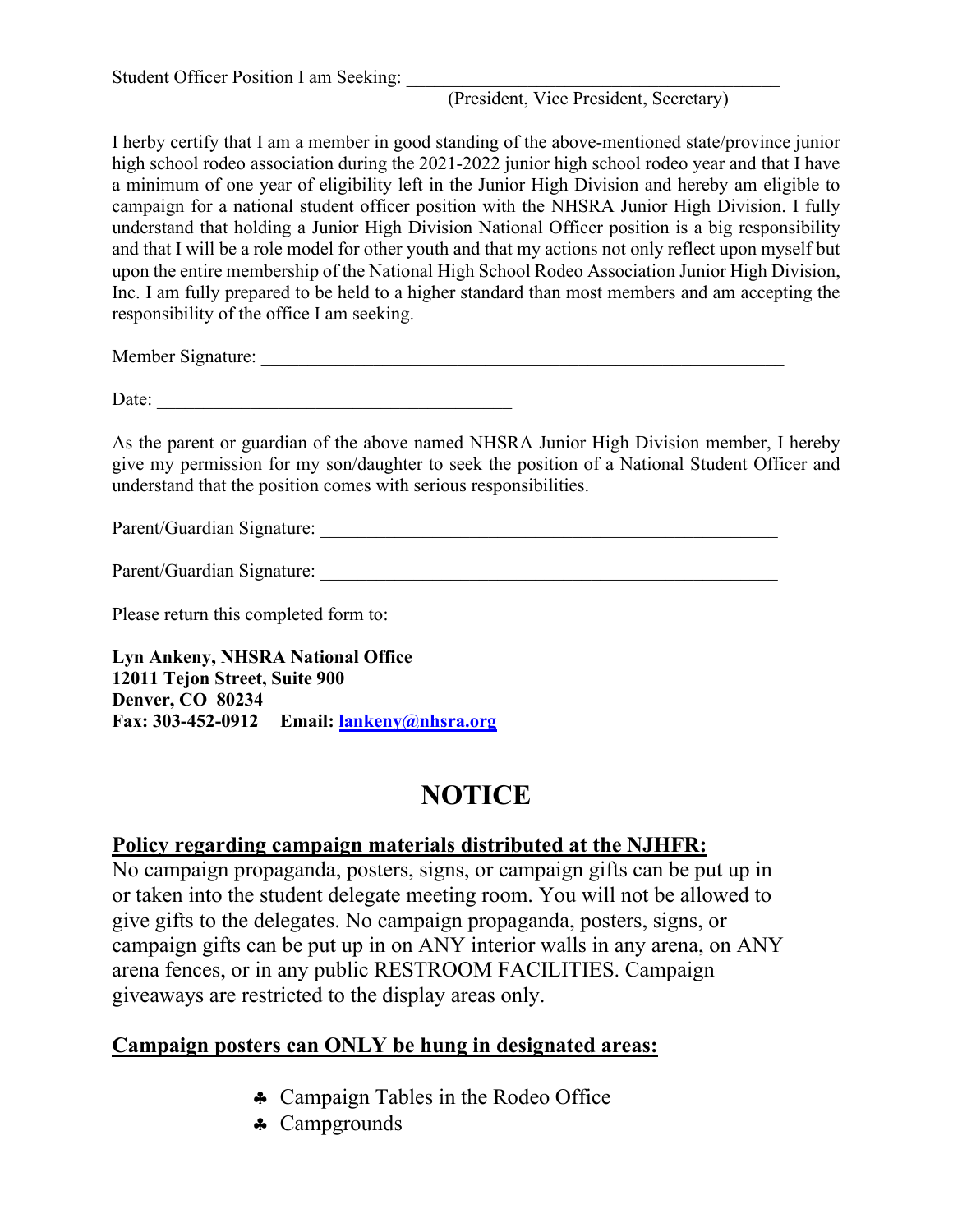### **You may hang campaign posters in the designated areas ONLY and you must use blue tape to adhere them - no glue or self-adhesive backing and absolutely no staples or nails. The following campaign items ARE NOT ALLOWED by the facility:**

### **Stickers or glue-on items, flyers or notices placed on the windshields of vehicles.**

It is important to be considerate of the host facilities and adjoining property, so please do not hang posters outside the designated areas.

You can use other forms of promotion, such as pens, fans, buttons, etc., which may be distributed from your display table to state/province student delegates, contestants, directors, adults, and any interested individuals on the grounds. Each candidate will have the opportunity to put up a display to campaign and distribute information using a table in the Campaign Set Up area in the Miller-Murphy Howard Building (Trade Show area).

# **DO NOT hang posters or other campaign materials on any other areas of the Perry National Fairgrounds, including:**

- → **Trade show areas**
- **→ Competition arenas and stock pens**
- **→ Official posting areas where the official draw, results and notices are posted or other facility bulletin boards**
- **→ By the ATM's, water fountains or on doors**
- **→ The restrooms by the Rodeo Office and in front of the Conference Rooms in the MMH Building**
- **→ Stalling Barns**

It is important to remember that the emphasis of your campaign should based on:

- $\checkmark$  your qualifications,
- $\checkmark$  your desire to serve,
- $\checkmark$  your ideas,
- $\checkmark$  your goals for your term of office,
- $\checkmark$  vour vision for the NHSRA, and
- $\checkmark$  your dedication to your association, **NOT** on the value or quantity of campaign gifts you give!

The NHSRA-JH Youth Advisory Committee and current National Student Board remind you to keep your campaign items to a minimum and within reason and to concentrate on the above issues. You will not be allowed to give gifts to the delegates. A table will be provided for campaign literature and handouts in the hallway between the Rodeo Office and the Tradeshow**.** IF YOU HAVE ANY QUESTIONS ABOUT WHERE YOU CAN HANG CAMPAIGN MATERIALS, PLEASE ASK US IN THE RODEO OFFICE!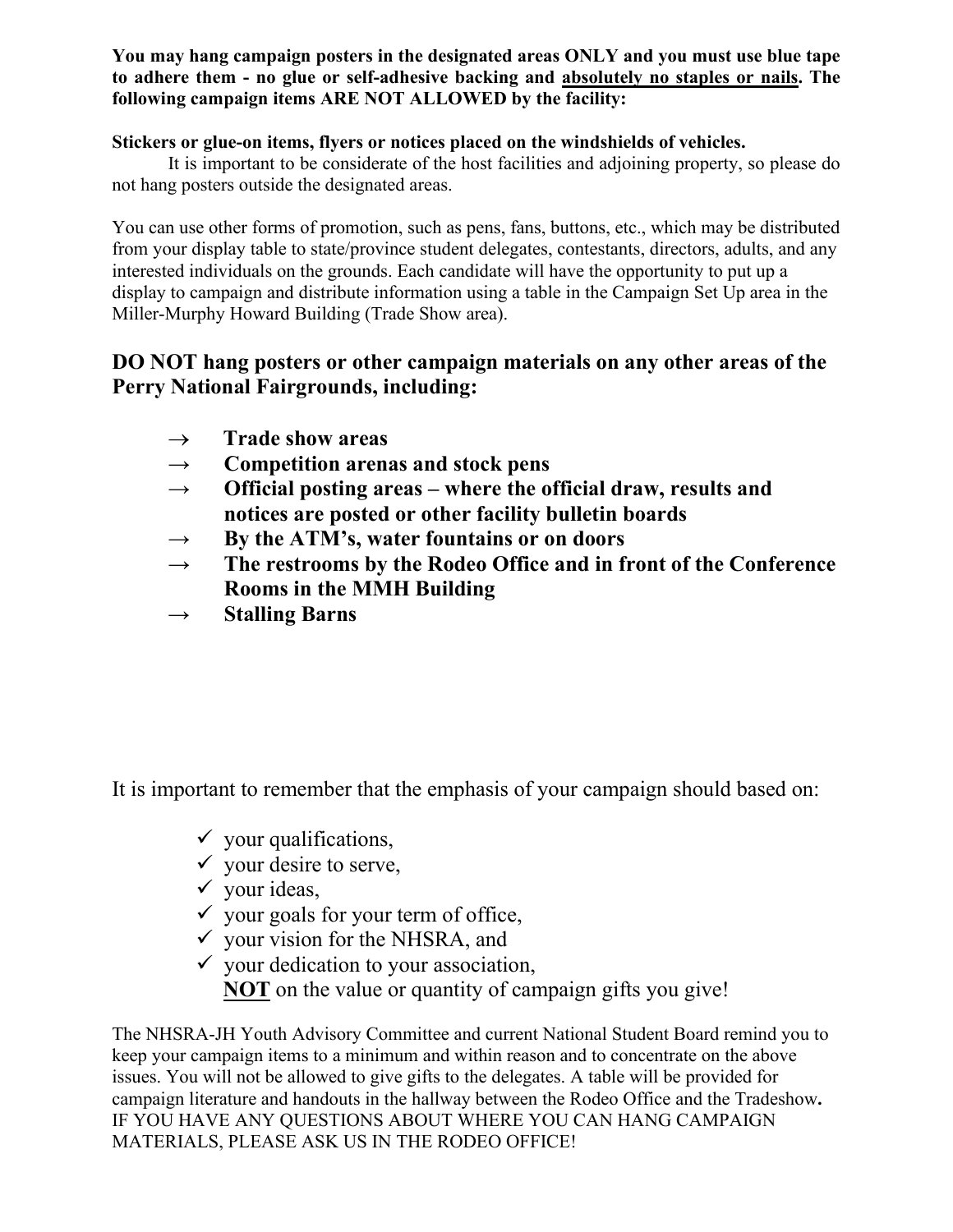### **NATIONAL HIGH SCHOOL RODEO ASSOCIATION- JUNIOR HIGH DIVISION, INC.**

### **CONDUCT AND BEHAVIOR POLICY AGREEMENT**

As a National Student Officer of the NHSRA-Junior High Division Inc you will be a representative of the Association and symbolic of its reputation, principles and interests to other students and adults in your local community and the nation. Because of the importance of your position and what your appearance and behavior say to others about you and the Association, it is imperative you understand the expectations and responsibilities that accompany your position. You will be expected to comply with the dress code and other requirements of the Association and behave in accordance with the standards provided in the Rules, Bylaws and Constitution of the Association.

The Rules, Bylaws and Constitution provide that acts of insubordination, misconduct, or acts, which are detrimental to the reputation, principles, and interest of the Association, will subject a member to discipline. Disciplinary action can include a variety of penalties – even removal of title or office, suspension, or expulsion.

Activities for which discipline has been and will be imposed include (but are not limited to) any association with or use of alcohol, drugs, smoking, use of vape products or immoral or lewd conduct. Regardless of the permissive laws of your state or the indulgence or permission of your parents or legal guardian, these activities will not be permitted while you are attending local or national Association events, meetings or functions or serving as a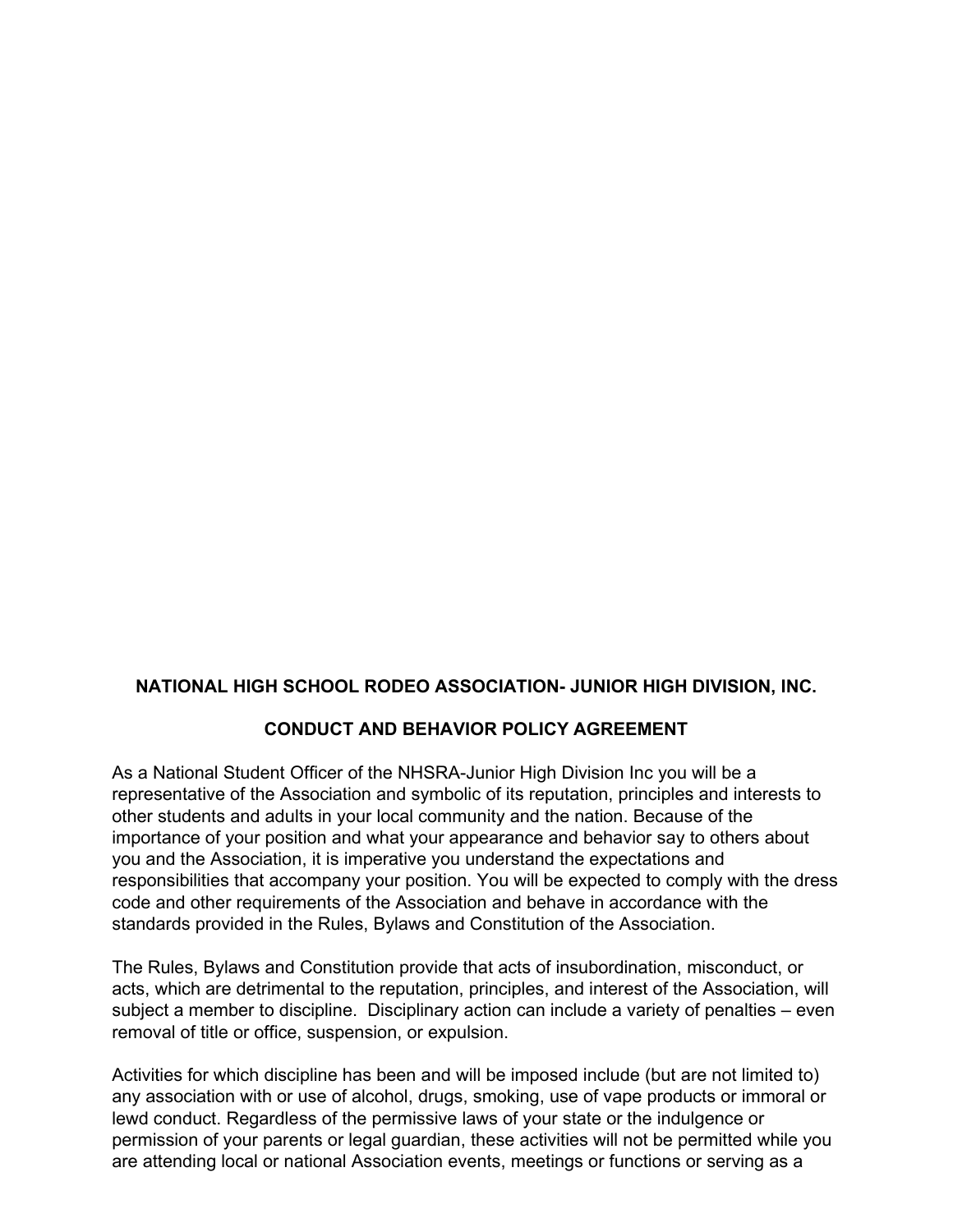representative of the Association in any way. **BE AWARE THAT THESE BEHAVIORS WILL NOT BE TOLERATED UNDER ANY CIRCUMSTANCES. ANY MEMBER FOUND OR REPORTED TO BE DIRECTLY OR INDIRECTLY ASSOCIATED WITH MISCONDUCT OR DETRIMENTAL ACTIVITIES WILL BE IMMEDIATELY REMOVED FROM ANY EVENT, MEETING OR FUNCTION, AND, SENT HOME AT THE EXPENSE OF HIS OR HER PARENT OR GUARDIAN**. There will be no questions asked and no opportunity to explain the conduct.

The Association will investigate all alleged offenses and the incident will be reported to the Member's parent or guardian. A hearing pursuant to the Disciplinary Action or Disqualification provisions of the Rules, Bylaws and Constitution will be scheduled at which the Member will have the opportunity to present a defense to the charges.

At the end of your term, or upon the imposition of Disciplinary Action requiring relinquishment of the position, or suspension or expulsion from the Association, all of the property of the Association must be returned to the Association within 7 days at the Member's expense.

During your term in office, you will be required to adhere to all NHSRA-Junior High Division policies and procedures for travel, making appearances, attending official functions, meetings, activities and any other national or local events. You will be expected to fulfill all responsibilities of your office or position and meet all requirements and expectations that are outlined to you during the annual Student Officer Orientation or that are outlined to you at any other time throughout the year by the governing boards, individuals, or committees of the NHSRA-Junior High Division.

Student Officers should be aware that posting photographs, comments, or statements on any website such as Facebook, Twitter, Snapchat, Instagram or any other website or internet page that associates them with the NHSRA-Junior High Division is not allowed without the permission of the NHSRA-Junior High Division. They should also be aware that any statements, comments, or photographs posted that sheds a negative light on the NHSRA-Junior High Division or is detrimental to the NHSRA-Junior High Division, its mission, or the sport of rodeo in any way could subject them to disciplinary action resulting in censure, probation, removal, suspension, or expulsion.

### ACKNOWLEDGMENT OF RESPONSIBILITY

I have read and am familiar with the rules pertaining to dress code and conduct contained in the Rules, Bylaws and Constitution of the Association as well as the policies contained herein. I agree to the conditions of this Conduct and Behavior Policy Agreement and assume responsibility for my actions.

Member's Signature **Date** Date

 $\overline{\phantom{a}}$  , which is a set of the set of the set of the set of the set of the set of the set of the set of the set of the set of the set of the set of the set of the set of the set of the set of the set of the set of th

I accept full responsibility for the conduct of my child/ward and agree to action by the Association described above should he/she fail to meet the policies and conditions contained in this Conduct and Behavior Policy Agreement.